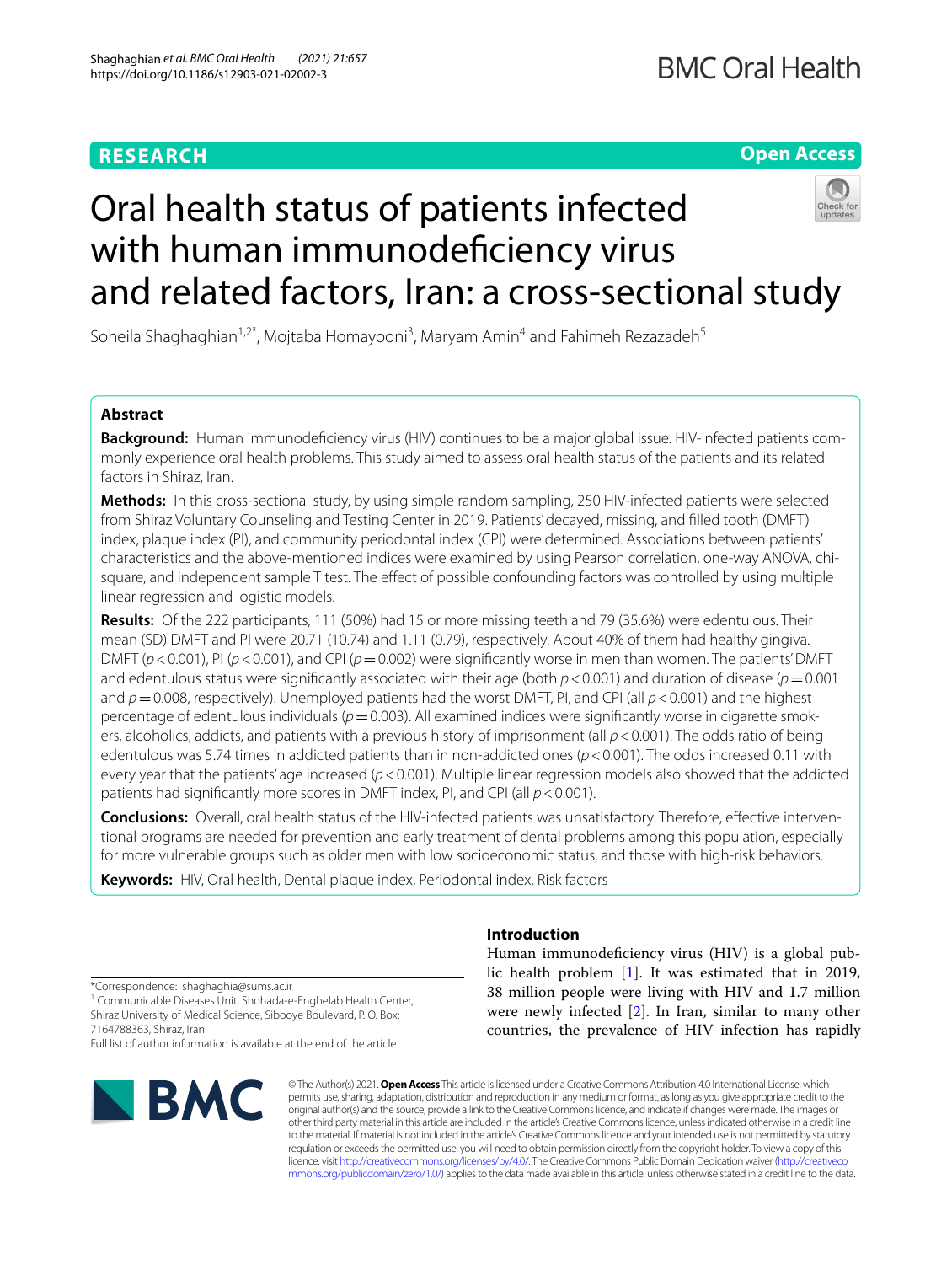increased in recent years [\[3](#page-9-2)]. According to the Iranian Ministry of Health and Medical Education reports, 22,406 HIV-infected patients were living in Iran in 2019 [[4\]](#page-9-3). Yet, the United Nations on HIV and acquired immunodefciency syndrome (AIDS) estimated the actual number of HIV-infected patients living in Iran in 2019 as 59,000  $[5]$  $[5]$ . The introduction of antiretroviral drugs signifcantly reduced the mortality and increased life expectancy in HIV-infected patients  $[6]$ . Increasing the life expectancy required more attention to the management of the problems that these patients experience such as oral health problems, which was one of the earliest signs of HIV infection occurring in 30–80% of HIV-infected patients [[7\]](#page-9-6).

Several studies showed high prevalence of periodontal disease, tooth loss, and tooth decay in HIV-infected patients  $[8-14]$  $[8-14]$ . In Brazil, the mean of decayed, missing, and flled teeth (DMFT) index in the patients was 12.4 and only 11.6% of them did not have periodontal disease [\[8\]](#page-9-7). About 41.5% and 62% of the patients needed upper and lower denture, respectively [[9\]](#page-9-9), and 72.4% needed some form of dental treatments, mainly fllings [ $10$ ]. In Thailand, oral problems were reported in 84.3% of the patients [[11](#page-9-11)] and oral candidiasis in 65% of them [[12\]](#page-9-12). In India, nearly all the patients needed one form of dental treatment and only 12% of them had healthy periodontium [\[13](#page-9-13)]. Only 5.8% of children living with HIV in Cambodia were free from caries and the mean number of their decayed teeth was 7.7 [\[14](#page-9-8)].

Similarly, a study conducted in Iran showed poor oral health status of HIV-infected patients [\[3](#page-9-2)]. In the study conducted in Tehran, capital of Iran, the mean DMFT in HIV-infected patients was 19.8 [\[3](#page-9-2)], which was signifcantly higher than that of general population  $[15]$  $[15]$ . The HIV-infected patients also had a high prevalence of periodontal disease so that only 1.5% of them had a healthy periodontium. Furthermore, 31% of the participants had at least one recognized mucosal-oral lesion related to HIV/AIDS and 15.9% of them were edentulous [\[3\]](#page-9-2).

While immune system suppression has been recognized as the main cause of oral problems in HIVinfected patients  $[16]$  $[16]$ , lack of attention to oral health can also afect the frequency of the problems in these patients. One of the main reasons of poor oral health in HIV-infected patients is their low-use of dental services [\[9](#page-9-9), [17\]](#page-9-16). In a study conducted in the United States of America, while 48.2% of patients reported an unmet oral health need since diagnosing as HIV-positive, the majority (52.4%) had not seen a dentist in more than two years [[17\]](#page-9-16). In another study, HIV-infected patients declared that their low-use of dental services was because of the high-cost of the services and their fear of rejection by dentists [[3\]](#page-9-2). Poor oral health leads to tooth loss in many

patients and aggravates their poor nutritional status. Therefore, routine dental care can significantly improve their quality of life [\[8](#page-9-7)]. However, fear of contracting the virus leads some dentists to refuse to provide services to these patients [[18](#page-9-17)].

Because of signifcant associations found between patients' unmet dental needs and oral health [\[3](#page-9-2)], health authorities have established public centers for management of HIV-infected patients' oral health in Iran. The centers provide very limited services, mainly for treatment of dental caries, and do not offer any preventive cares. To establish comprehensive programs for promoting oral health in HIV-infected patients, policymakers should be aware of the prevalence of oral health problems and their impact in this population. Therefore, the aims of this study were to evaluate the oral health status of HIV-infected patients and the related factors in Shiraz, Iran.

## **Method**

## **Participants**

This cross-sectional study conducted in the Voluntary Counseling and Testing (VCT) center afliated to Shiraz University of Medical Sciences in 2019. All HIVinfected patients residing in Shiraz, a city in the south of Iran, should be referred to this center. In the center, they received antiviral medication and other necessary prophylactic and therapeutic measures. The target population of the present study was the HIV-infected patients who were followed up by the center. We excluded patients in prisons and those without a valid telephone number from the study because of their unavailability. We also excluded patients aged less than eighteen years and those who did not give consent or were uncooperative.

#### **Sample size calculation and sampling**

We calculated sample size by using the plaque index (PI), community periodontal index (CPI) and DMFT index determined in previous studies [\[3](#page-9-2), [8\]](#page-9-7),  $\alpha$  = 0.05, and  $d=0.1$ . The sample size was corrected for the finite population and determined as 179 patients. We increased the sample size to 250 to compensate the possible withdrawal of patients from the study. Using national software for control of HIV/AIDS in Iran, we made a list including the code number of all HIV-infected patients who were under follow-up by Shiraz VCT center. Using SPSS software, we selected 250 of the codes by simple random sampling.

## <span id="page-1-0"></span>**Data collection**

One of the faculty members of Shiraz Dental School frst trained the dentist who collected the data; they both then separately performed oral examinations for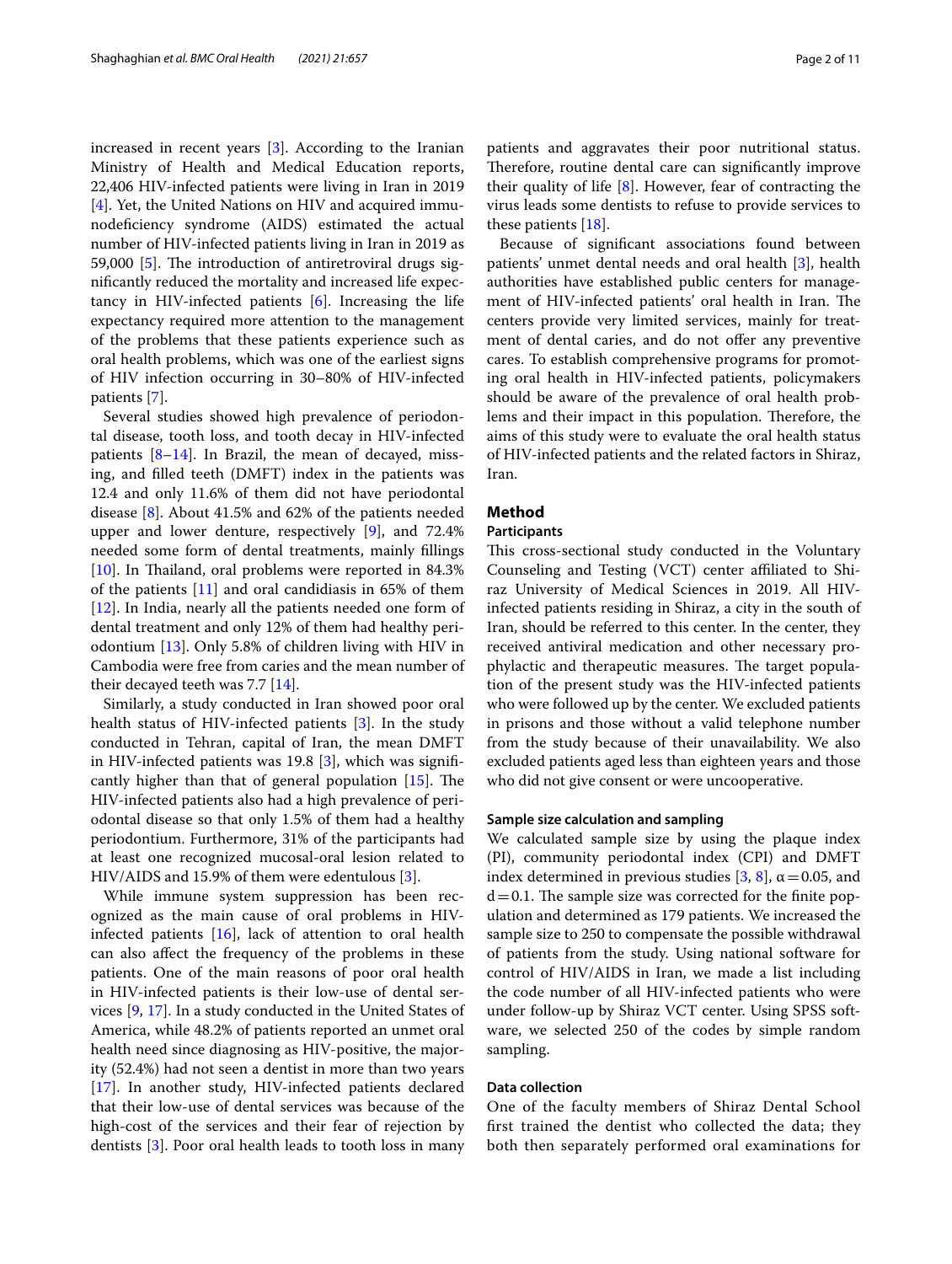18 patients and determined the DMFT index, PI, and CPI for each patient. No signifcant diferences were found between the two set of measures using Wilcoxon signed ranks test.

A VCT center staff also helped us in collecting data. She obtained informed consent from the selected patients after giving adequate information about the study and its objectives. She made an appointment for the consented patients at the dental clinic dedicated to the HIV-infected patients. To enhance patients' engagement in the study, some incentives were offered including free dental services with a minimum waiting time, transportation cost, and an honorarium to compensate their time off work.

Patients' demographic characteristics such as age, sex, marital status, number of their children, education, employment, and history of imprisonment were recorded. The VCT staff also collected information about patients' general and oral health such as duration of disease, route of HIV transmission, smoking cigarette/ hookah, drinking alcohol, addiction to smoked /injected illegal drugs either through interviews with the patients or reviewing their charts in the VCT center. The dentist examined all patients' teeth and gingiva using a dental unit and determined their edentulous status, DMFT index, PI, and CPI.

DMFT index was determined according to World Health Organization (WHO) criteria by using disposable plane mouth mirrors and probes. The results were recorded in oral health assessment forms designed by WHO in 2013 [[19\]](#page-10-0).

To evaluate dental cleanness, the dentist determined the PI introduced by Loe and Silness by using disposable plane mouth mirrors and dental explorers [\[20](#page-10-1)]. He examined four gingival areas, i.e. distobuccal, buccal, mesiobuccul, and lingual of the teeth numbered 16, 12, 24, 36, 32, and 44. If one of the mentioned teeth was not present, he examined all the teeth. First, he dried the examined tooth by using a cotton roll and placed it on the vestibule above the tooth to prevent getting wet again. Then, he determined the score of each gingival area of the tooth based on the presence of plaque on the cervical third of the tooth as below:

- Score 0: No plaque
- Score 1: A layer of plaque adhered to the free margin of gingiva and adjacent area of the tooth that could be seen only by probing
- Score 2: Moderate accumulation of soft deposits within the gingival pocket, or on the tooth or gingival margin that could be seen with the naked eye
- Score 3: Large amount of soft material within the gingival pocket, or on the tooth or gingival margin

The mean of the scores given to the four gingival area of the examined tooth was considered as the PI of the tooth. The PI of each patient was determined by calculating the mean of the PI of all examined teeth.

CPI was used to evaluate patients' gingival health status. The dentist determined the index after probing the teeth numbered 11, 16, 17, 26, 27, 31, 36, 37, 46, and 47. He used a WHO probe to measure the depth of gingival sulcus of the index tooth. If one of the teeth was not present, he examined the depth of gingival sulcus of all teeth presenting in that sextant of the mouth. After probing, he scored the gingiva of each index tooth as below:

- Score 0: Healthy gingiva
- Score 1: Gingival bleeding
- Score 2: Calculus and gingival bleeding
- Score 3: Shallow periodontal pockets (4 to 5 mm)
- Score 4: Deep periodontal pockets (6 mm or more)

The patients' CPI was determined as the highest score given to their gingiva [\[21](#page-10-2)].

## **Statistical methods**

Using SPSS software version 18 (SPSS Inc., Chicago, Illinois, USA), we analyzed the collected data. The prevalence of the patients' edentulous status, and mean and standard deviation of their DMFT index, PI, and CPI were determined. Using Pearson correlation, one-way ANOVA, chi-square, and independent sample T test, we evaluated the association between patients' characteristics and the recorded indices.

To control the efect of confounding factors on edentulous status as dependent variable, we used logistic regression analysis with forward: Wald's method. In addition, multiple linear regression models with enter method were used to adjust the efect of confounding factors on the DMFT index, PI, and CPI as dependent variables. To control multicollinearity, we used factor analysis. According to the result of the analysis, the independent variables, which were analyzed in unadjusted models, divided into 3 groups:

- Group1: sex, history of imprisonment, smoking cigarette/hookah, drinking alcohol, addiction to smoked illegal drugs, addiction to injected illegal drugs, route of HIV transmission, employment
- Group 2: age, duration of disease, number of children, education
- Group 3: marital status

The variables in group 1 had strong correlations with each other; therefore, we selected "addiction to smoked illegal drugs" from this group. Similarly, since strong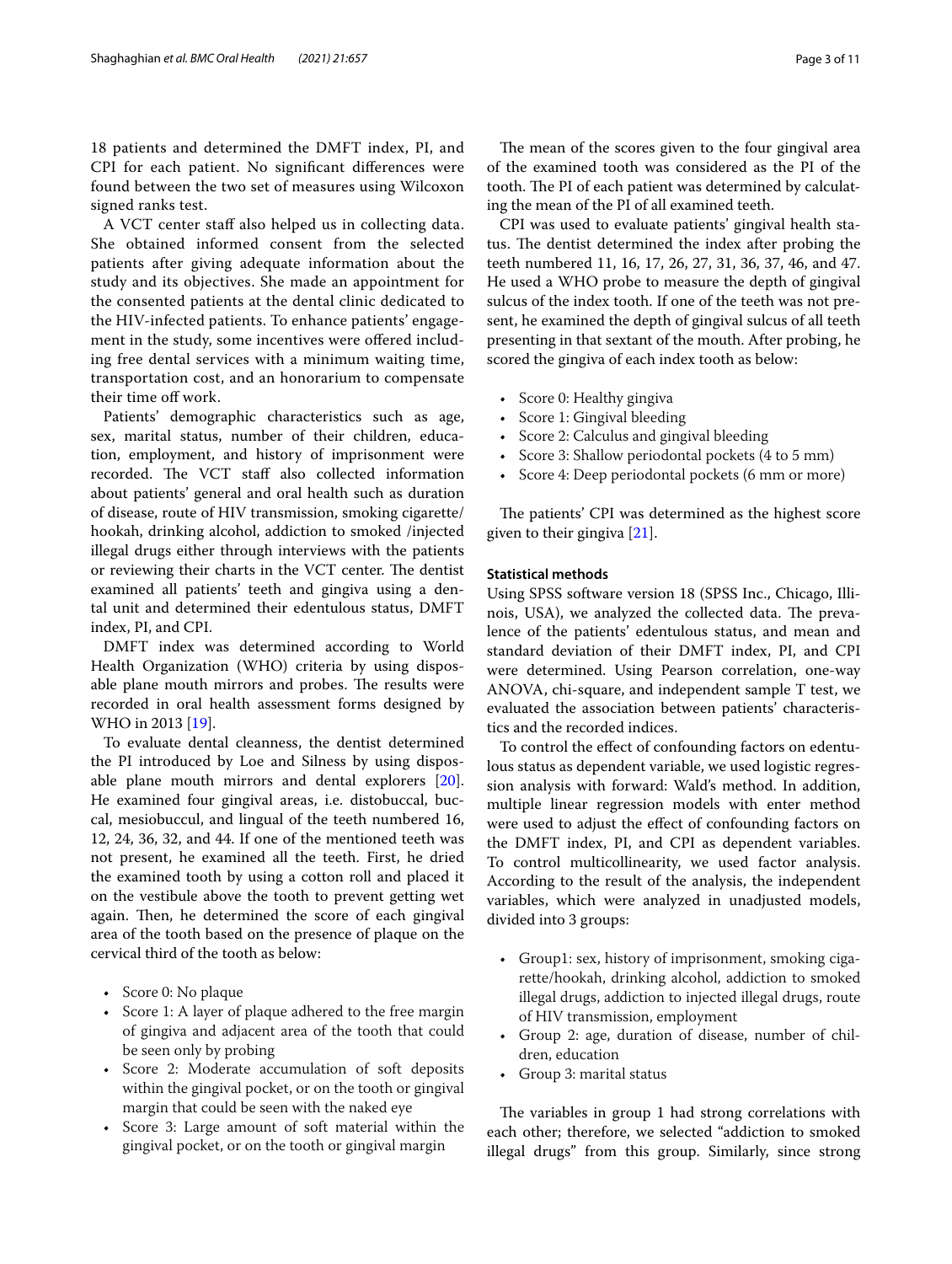correlations were found among the variables in group 2, we selected "age" as representative of this group. As a result, only three variables of "addiction to smoked illegal drugs", "age", and "marital status" were included in the logistic and multiple linear regression models. An alpha level of 0.05 was regarded as statistical signifcance.

### **Ethical considerations**

All stages of the investigation were conducted in accordance with the principles of the Helsinki Declaration. The Research Ethics Committee of Shiraz University of Medical Sciences reviewed and approved the study protocol  $\neq$  IR.SUMS.REC.1394.S863, the date of ethical approval: 16 November 2018). Ethical considerations were considered during each step of the research process. Informed consent was obtained from all patients. The patients' identity was kept anonymous for all members of the research team as the information was recorded based on their code in the HIV/AIDS national software.

## **Result**

## **Participants**

Of the 250 selected patients, 222 (88.8%) participated in the study. Thirteen selected patients did not consent to participate in the study. Three under 18-year-old and seven uncooperative patients were excluded from the study. Five patients were also excluded because no telephone number was recorded for them in the VCT center.

#### **Descriptive data**

Of 222 participants,  $151$  (68%) were men. The age of the participants ranged from 22 to 73 years with a mean (SD) of 39.7 (8.6). They were diagnosed for HIV-infection between 1996 and 2019; therefore, the duration of their disease ranged from 2 to 25 years with the mean (SD) of 7.61 (4.21) years. Eighty-nine (40.64%) of them had less than 5 years education and 118 (53.88%) were unemployed or had a temporary job (Table [1](#page-4-0)).

## **Calibration**

Calibration of the data collector was assured by comparing his measures of DMFT, PI, and CPI with those of a faculty member of Shiraz dental school in 18 patients. The median (range) of DMFT index, PI, and CPI measured by the dentist and faculty member were [14 (4–24) vs. 14 (3–25), *p*=0.783], [0.54 (0.03–1.70) vs. 0.52 (0.03– 1.25),  $p=0.400$ ], and  $[2(0-4)$  vs. 2 $(0-4)$ ,  $p=0.564$ ], respectively. No signifcant diferences were found between the indices measured.

## **Participants' oral health status**

Of all participants, 79 (35.6%) were edentulous and 143  $(64.4%)$  had at least one tooth. The mean  $(SD)$  number of existed teeth in non-edentulous patients was 23.13 (7.45). Of edentulous patients, only 24 (30.4%) wore complete denture. In addition, 7 patients who had at least one tooth wore a partial denture. Of 143 participants with at least one tooth, only 65 (45.5%) reported brushing their teeth daily. However, 10 (7.0%), 30 (21.0%), and 11 (7.7%) had brushed two-six times per week, once per week, and once per month, respectively. Nevertheless, 27 (18.9%) never brushed their teeth. While 92 (64.3%) used toothpaste all the time, 6 (4.2%), 5 (3.5%), 6 (4.2%) used toothpaste most of the time, sometimes, and rarely, respectively, and 34 (23.8%) never used toothpaste.

Of the participants, 127 (57.2%) did not have any decay and 168 (75.7%) did not have any fillings. The mean  $(SD)$ number of decayed and flled teeth were 2.71 (4.60) and 2.06 (0.90), respectively. The number of missing teeth was much more than the number of flled and decayed teeth. While only 6.8% of participants had all their teeth, 50% of them had 15 or more missing teeth. The mean (SD) number of missing teeth was 17.10 (12.61). The DMFT indices varied from 0 to 32 (median = 21). The indices were 32 in 85 participants and 0 only in 3 participants with a mean (SD) of 20.71 (10.74).

The PI of 143 participants that had at least one tooth varied from 0 to 3. While 50% of them had  $PI \le 1$ (median = 1), only 21 (9.5%) of them were determined to have PI=0. The Mean of their PI was  $1.11 \pm 0.79$ .

We evaluated participants' gingiva using CPI. Of the participants, 57 (39.9%), 39 (27.3%), and 36 (25.2%) had scores of 0, 1, and 2, respectively. Only 8 (5.6%) participants had a score of 3 and 3 (2.1%) participants had a score of 4.

## **Relationship between participants' characteristics and their edentulous status**

The participants edentulous status was not associated to their education  $(p=0.277)$ , number of children  $(p=0.726)$ , and marital status  $(p=0.294)$ . Nevertheless, the edentulous status was more prevalent in men than in women  $(p=0.001)$  and the prevalence was increased by increasing age  $(p=0.001)$  and duration of disease  $(p=0.008)$ . It was also more in those had ever smoked cigarette/hookah ( $p < 0.001$ ), drunk alcohol ( $p = 0.001$ ), and addicted to smoked/injected illegal drugs (both *p*<0.001). Comparing those infected with HIV by various routes, we found that the prevalence was the most in intravenous (IV)-drug abusers using share syringe (*p*=0.010, Table [1](#page-4-0)).

### **Logistic regression model**

The goodness of fit in logistic regression model was checked by Hosmer and Lemeshow Test ( $p = 0.446$ ). The model excluded the variable of marital status from the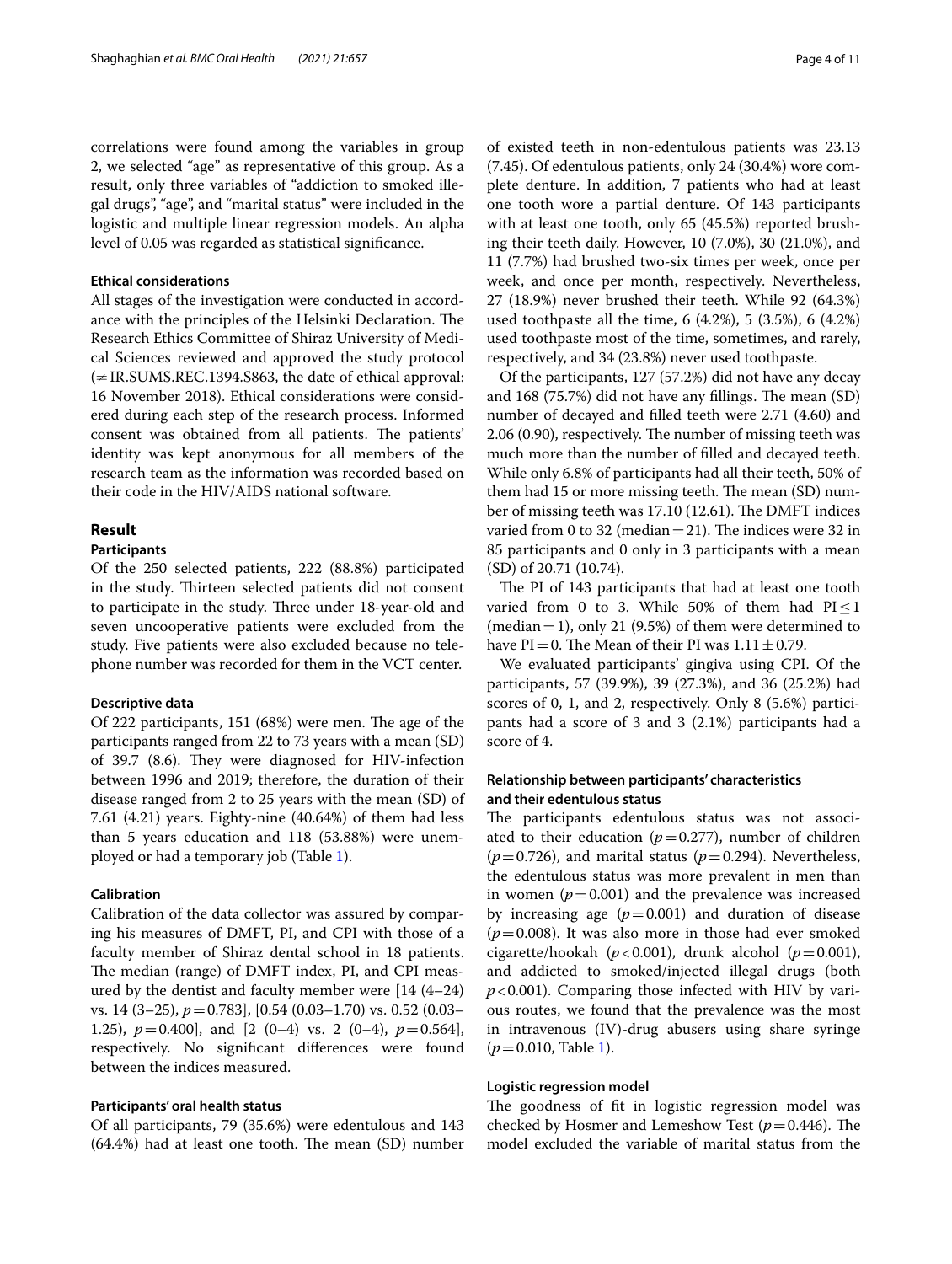<span id="page-4-0"></span>**Table 1** Participants' demographic and health characteristics and relationship between the characteristics and their edentulous status  $(N=222)$ 

| p-value<br>Participants' edentulous status<br>Yes<br>No<br>$0.001$ <sup>1</sup><br>Age, year, Mean $\pm$ SD<br>$39.68 \pm 8.62$<br>$37.51 \pm 7.84$<br>$43.61 \pm 8.60$<br>Sex, N (%)<br>Man<br>151 (68.02)<br>65 (43.05)<br>86 (56.95)<br>71 (31.98)<br>57 (80.28)<br>Woman<br>14 (19.72)<br>$0.008$ <sup>1</sup><br>Duration of disease, year, Mean $\pm$ SD<br>$7.07 \pm 4.09$<br>$7.61 \pm 4.21$<br>$8.70 \pm 4.78$<br>$0.294$ <sup>11</sup><br>Marital status, N (%)<br>Single<br>77 (34.68)<br>32 (41.56)<br>45 (58.44)<br>Divorced/widowed<br>61 (27.48)<br>22 (36.06)<br>39 (63.94)<br>Married<br>84 (37.84)<br>25 (29.76)<br>59 (70.24)<br>$0.726$ <sup>1</sup><br>Number of their children, Mean ± SD<br>$0.97 \pm 1.39$<br>$1.01 \pm 1.62$<br>$0.94 \pm 1.25$<br>$0.277$ <sup>11</sup><br>Education, N (%)<br>0-5 year education<br>91 (40.99)<br>38 (41.76)<br>53 (58.24)<br>6-11 year education<br>89 (40.09)<br>28 (31.46)<br>61 (68.54)<br>Having a diploma degree or university education<br>42 (18.92)<br>13 (30.95)<br>29 (69.05)<br>Employment status, N (%)<br>Unemployed or having a temporary job<br>118 (53.15)<br>52 (44.07)<br>66 (55.93)<br>Having a permanent job<br>36 (16.22)<br>14 (38.89)<br>22(61.11)<br>Homemaker<br>68 (30.63)<br>13 (19.12)<br>55 (80.88)<br>$0.006$ <sup>11</sup><br>Route of HIV transmission, N (%)<br>Using share syringe by IV-drug abusers<br>128 (57.66)<br>58 (45.31)<br>70 (54.69)<br>Sexual contact outside the family<br>46 (20.72)<br>10(21.74)<br>36 (78.26)<br>Transmission from her/his HIV <sup>+</sup> spouse<br>37 (16.67)<br>9(24.32)<br>28 (75.68)<br>Other routes<br>9(81.82)<br>11 (4.95)<br>2(18.18)<br>$< 0.001$ <sup>11</sup><br>Smoking cigarette/hookah (up to now), N (%)<br>Yes<br>82 (54.66)<br>150 (67.57)<br>68 (45.34)<br><b>No</b><br>72 (32.43)<br>11 (15.28)<br>61 (84.72)<br>$0.001$ <sup>99</sup><br>Drinking alcohol (up to now), N (%)<br>Yes<br>96 (43.24)<br>46 (47.92)<br>50 (52.08)<br>No<br>126 (56.76)<br>33 (26.19)<br>93 (73.81)<br>$< 0.001$ <sup>11</sup><br>Addiction to smoked illegal drugs (up to now), N (%)<br>66 (47.83)<br>Yes<br>138 (62.16)<br>72 (52.17)<br>No<br>84 (37.84)<br>13 (15.48)<br>71 (84.52)<br>$< 0.001$ <sup>44</sup><br>Addiction to injected illegal drugs (up to now), N (%)<br>119 (53.60)<br>59 (49.58)<br>60 (50.42)<br>Yes<br>No<br>103 (46.40)<br>20 (19.42)<br>83 (80.58)<br>$< 0.001$ <sup>99</sup><br>History of imprisonment, N (%)<br>Yes<br>130 (58.56)<br>62 (47.69)<br>68 (52.31)<br><b>No</b> | <b>Variables</b> | <b>Measures</b> | Univariate analysis |            |                       |  |  |
|----------------------------------------------------------------------------------------------------------------------------------------------------------------------------------------------------------------------------------------------------------------------------------------------------------------------------------------------------------------------------------------------------------------------------------------------------------------------------------------------------------------------------------------------------------------------------------------------------------------------------------------------------------------------------------------------------------------------------------------------------------------------------------------------------------------------------------------------------------------------------------------------------------------------------------------------------------------------------------------------------------------------------------------------------------------------------------------------------------------------------------------------------------------------------------------------------------------------------------------------------------------------------------------------------------------------------------------------------------------------------------------------------------------------------------------------------------------------------------------------------------------------------------------------------------------------------------------------------------------------------------------------------------------------------------------------------------------------------------------------------------------------------------------------------------------------------------------------------------------------------------------------------------------------------------------------------------------------------------------------------------------------------------------------------------------------------------------------------------------------------------------------------------------------------------------------------------------------------------------------------------------------------------------------------------------------------------------------------------------------------------------------------------------------------------------------------------------------------------------------------------------------------------------------|------------------|-----------------|---------------------|------------|-----------------------|--|--|
|                                                                                                                                                                                                                                                                                                                                                                                                                                                                                                                                                                                                                                                                                                                                                                                                                                                                                                                                                                                                                                                                                                                                                                                                                                                                                                                                                                                                                                                                                                                                                                                                                                                                                                                                                                                                                                                                                                                                                                                                                                                                                                                                                                                                                                                                                                                                                                                                                                                                                                                                              |                  |                 |                     |            |                       |  |  |
|                                                                                                                                                                                                                                                                                                                                                                                                                                                                                                                                                                                                                                                                                                                                                                                                                                                                                                                                                                                                                                                                                                                                                                                                                                                                                                                                                                                                                                                                                                                                                                                                                                                                                                                                                                                                                                                                                                                                                                                                                                                                                                                                                                                                                                                                                                                                                                                                                                                                                                                                              |                  |                 |                     |            |                       |  |  |
|                                                                                                                                                                                                                                                                                                                                                                                                                                                                                                                                                                                                                                                                                                                                                                                                                                                                                                                                                                                                                                                                                                                                                                                                                                                                                                                                                                                                                                                                                                                                                                                                                                                                                                                                                                                                                                                                                                                                                                                                                                                                                                                                                                                                                                                                                                                                                                                                                                                                                                                                              |                  |                 |                     |            |                       |  |  |
|                                                                                                                                                                                                                                                                                                                                                                                                                                                                                                                                                                                                                                                                                                                                                                                                                                                                                                                                                                                                                                                                                                                                                                                                                                                                                                                                                                                                                                                                                                                                                                                                                                                                                                                                                                                                                                                                                                                                                                                                                                                                                                                                                                                                                                                                                                                                                                                                                                                                                                                                              |                  |                 |                     |            | $0.001$ <sup>11</sup> |  |  |
|                                                                                                                                                                                                                                                                                                                                                                                                                                                                                                                                                                                                                                                                                                                                                                                                                                                                                                                                                                                                                                                                                                                                                                                                                                                                                                                                                                                                                                                                                                                                                                                                                                                                                                                                                                                                                                                                                                                                                                                                                                                                                                                                                                                                                                                                                                                                                                                                                                                                                                                                              |                  |                 |                     |            |                       |  |  |
|                                                                                                                                                                                                                                                                                                                                                                                                                                                                                                                                                                                                                                                                                                                                                                                                                                                                                                                                                                                                                                                                                                                                                                                                                                                                                                                                                                                                                                                                                                                                                                                                                                                                                                                                                                                                                                                                                                                                                                                                                                                                                                                                                                                                                                                                                                                                                                                                                                                                                                                                              |                  |                 |                     |            |                       |  |  |
|                                                                                                                                                                                                                                                                                                                                                                                                                                                                                                                                                                                                                                                                                                                                                                                                                                                                                                                                                                                                                                                                                                                                                                                                                                                                                                                                                                                                                                                                                                                                                                                                                                                                                                                                                                                                                                                                                                                                                                                                                                                                                                                                                                                                                                                                                                                                                                                                                                                                                                                                              |                  |                 |                     |            |                       |  |  |
|                                                                                                                                                                                                                                                                                                                                                                                                                                                                                                                                                                                                                                                                                                                                                                                                                                                                                                                                                                                                                                                                                                                                                                                                                                                                                                                                                                                                                                                                                                                                                                                                                                                                                                                                                                                                                                                                                                                                                                                                                                                                                                                                                                                                                                                                                                                                                                                                                                                                                                                                              |                  |                 |                     |            |                       |  |  |
|                                                                                                                                                                                                                                                                                                                                                                                                                                                                                                                                                                                                                                                                                                                                                                                                                                                                                                                                                                                                                                                                                                                                                                                                                                                                                                                                                                                                                                                                                                                                                                                                                                                                                                                                                                                                                                                                                                                                                                                                                                                                                                                                                                                                                                                                                                                                                                                                                                                                                                                                              |                  |                 |                     |            |                       |  |  |
|                                                                                                                                                                                                                                                                                                                                                                                                                                                                                                                                                                                                                                                                                                                                                                                                                                                                                                                                                                                                                                                                                                                                                                                                                                                                                                                                                                                                                                                                                                                                                                                                                                                                                                                                                                                                                                                                                                                                                                                                                                                                                                                                                                                                                                                                                                                                                                                                                                                                                                                                              |                  |                 |                     |            |                       |  |  |
|                                                                                                                                                                                                                                                                                                                                                                                                                                                                                                                                                                                                                                                                                                                                                                                                                                                                                                                                                                                                                                                                                                                                                                                                                                                                                                                                                                                                                                                                                                                                                                                                                                                                                                                                                                                                                                                                                                                                                                                                                                                                                                                                                                                                                                                                                                                                                                                                                                                                                                                                              |                  |                 |                     |            |                       |  |  |
|                                                                                                                                                                                                                                                                                                                                                                                                                                                                                                                                                                                                                                                                                                                                                                                                                                                                                                                                                                                                                                                                                                                                                                                                                                                                                                                                                                                                                                                                                                                                                                                                                                                                                                                                                                                                                                                                                                                                                                                                                                                                                                                                                                                                                                                                                                                                                                                                                                                                                                                                              |                  |                 |                     |            |                       |  |  |
|                                                                                                                                                                                                                                                                                                                                                                                                                                                                                                                                                                                                                                                                                                                                                                                                                                                                                                                                                                                                                                                                                                                                                                                                                                                                                                                                                                                                                                                                                                                                                                                                                                                                                                                                                                                                                                                                                                                                                                                                                                                                                                                                                                                                                                                                                                                                                                                                                                                                                                                                              |                  |                 |                     |            |                       |  |  |
|                                                                                                                                                                                                                                                                                                                                                                                                                                                                                                                                                                                                                                                                                                                                                                                                                                                                                                                                                                                                                                                                                                                                                                                                                                                                                                                                                                                                                                                                                                                                                                                                                                                                                                                                                                                                                                                                                                                                                                                                                                                                                                                                                                                                                                                                                                                                                                                                                                                                                                                                              |                  |                 |                     |            |                       |  |  |
|                                                                                                                                                                                                                                                                                                                                                                                                                                                                                                                                                                                                                                                                                                                                                                                                                                                                                                                                                                                                                                                                                                                                                                                                                                                                                                                                                                                                                                                                                                                                                                                                                                                                                                                                                                                                                                                                                                                                                                                                                                                                                                                                                                                                                                                                                                                                                                                                                                                                                                                                              |                  |                 |                     |            |                       |  |  |
|                                                                                                                                                                                                                                                                                                                                                                                                                                                                                                                                                                                                                                                                                                                                                                                                                                                                                                                                                                                                                                                                                                                                                                                                                                                                                                                                                                                                                                                                                                                                                                                                                                                                                                                                                                                                                                                                                                                                                                                                                                                                                                                                                                                                                                                                                                                                                                                                                                                                                                                                              |                  |                 |                     |            |                       |  |  |
|                                                                                                                                                                                                                                                                                                                                                                                                                                                                                                                                                                                                                                                                                                                                                                                                                                                                                                                                                                                                                                                                                                                                                                                                                                                                                                                                                                                                                                                                                                                                                                                                                                                                                                                                                                                                                                                                                                                                                                                                                                                                                                                                                                                                                                                                                                                                                                                                                                                                                                                                              |                  |                 |                     |            | $0.003$ <sup>99</sup> |  |  |
|                                                                                                                                                                                                                                                                                                                                                                                                                                                                                                                                                                                                                                                                                                                                                                                                                                                                                                                                                                                                                                                                                                                                                                                                                                                                                                                                                                                                                                                                                                                                                                                                                                                                                                                                                                                                                                                                                                                                                                                                                                                                                                                                                                                                                                                                                                                                                                                                                                                                                                                                              |                  |                 |                     |            |                       |  |  |
|                                                                                                                                                                                                                                                                                                                                                                                                                                                                                                                                                                                                                                                                                                                                                                                                                                                                                                                                                                                                                                                                                                                                                                                                                                                                                                                                                                                                                                                                                                                                                                                                                                                                                                                                                                                                                                                                                                                                                                                                                                                                                                                                                                                                                                                                                                                                                                                                                                                                                                                                              |                  |                 |                     |            |                       |  |  |
|                                                                                                                                                                                                                                                                                                                                                                                                                                                                                                                                                                                                                                                                                                                                                                                                                                                                                                                                                                                                                                                                                                                                                                                                                                                                                                                                                                                                                                                                                                                                                                                                                                                                                                                                                                                                                                                                                                                                                                                                                                                                                                                                                                                                                                                                                                                                                                                                                                                                                                                                              |                  |                 |                     |            |                       |  |  |
|                                                                                                                                                                                                                                                                                                                                                                                                                                                                                                                                                                                                                                                                                                                                                                                                                                                                                                                                                                                                                                                                                                                                                                                                                                                                                                                                                                                                                                                                                                                                                                                                                                                                                                                                                                                                                                                                                                                                                                                                                                                                                                                                                                                                                                                                                                                                                                                                                                                                                                                                              |                  |                 |                     |            |                       |  |  |
|                                                                                                                                                                                                                                                                                                                                                                                                                                                                                                                                                                                                                                                                                                                                                                                                                                                                                                                                                                                                                                                                                                                                                                                                                                                                                                                                                                                                                                                                                                                                                                                                                                                                                                                                                                                                                                                                                                                                                                                                                                                                                                                                                                                                                                                                                                                                                                                                                                                                                                                                              |                  |                 |                     |            |                       |  |  |
|                                                                                                                                                                                                                                                                                                                                                                                                                                                                                                                                                                                                                                                                                                                                                                                                                                                                                                                                                                                                                                                                                                                                                                                                                                                                                                                                                                                                                                                                                                                                                                                                                                                                                                                                                                                                                                                                                                                                                                                                                                                                                                                                                                                                                                                                                                                                                                                                                                                                                                                                              |                  |                 |                     |            |                       |  |  |
|                                                                                                                                                                                                                                                                                                                                                                                                                                                                                                                                                                                                                                                                                                                                                                                                                                                                                                                                                                                                                                                                                                                                                                                                                                                                                                                                                                                                                                                                                                                                                                                                                                                                                                                                                                                                                                                                                                                                                                                                                                                                                                                                                                                                                                                                                                                                                                                                                                                                                                                                              |                  |                 |                     |            |                       |  |  |
|                                                                                                                                                                                                                                                                                                                                                                                                                                                                                                                                                                                                                                                                                                                                                                                                                                                                                                                                                                                                                                                                                                                                                                                                                                                                                                                                                                                                                                                                                                                                                                                                                                                                                                                                                                                                                                                                                                                                                                                                                                                                                                                                                                                                                                                                                                                                                                                                                                                                                                                                              |                  |                 |                     |            |                       |  |  |
|                                                                                                                                                                                                                                                                                                                                                                                                                                                                                                                                                                                                                                                                                                                                                                                                                                                                                                                                                                                                                                                                                                                                                                                                                                                                                                                                                                                                                                                                                                                                                                                                                                                                                                                                                                                                                                                                                                                                                                                                                                                                                                                                                                                                                                                                                                                                                                                                                                                                                                                                              |                  |                 |                     |            |                       |  |  |
|                                                                                                                                                                                                                                                                                                                                                                                                                                                                                                                                                                                                                                                                                                                                                                                                                                                                                                                                                                                                                                                                                                                                                                                                                                                                                                                                                                                                                                                                                                                                                                                                                                                                                                                                                                                                                                                                                                                                                                                                                                                                                                                                                                                                                                                                                                                                                                                                                                                                                                                                              |                  |                 |                     |            |                       |  |  |
|                                                                                                                                                                                                                                                                                                                                                                                                                                                                                                                                                                                                                                                                                                                                                                                                                                                                                                                                                                                                                                                                                                                                                                                                                                                                                                                                                                                                                                                                                                                                                                                                                                                                                                                                                                                                                                                                                                                                                                                                                                                                                                                                                                                                                                                                                                                                                                                                                                                                                                                                              |                  |                 |                     |            |                       |  |  |
|                                                                                                                                                                                                                                                                                                                                                                                                                                                                                                                                                                                                                                                                                                                                                                                                                                                                                                                                                                                                                                                                                                                                                                                                                                                                                                                                                                                                                                                                                                                                                                                                                                                                                                                                                                                                                                                                                                                                                                                                                                                                                                                                                                                                                                                                                                                                                                                                                                                                                                                                              |                  |                 |                     |            |                       |  |  |
|                                                                                                                                                                                                                                                                                                                                                                                                                                                                                                                                                                                                                                                                                                                                                                                                                                                                                                                                                                                                                                                                                                                                                                                                                                                                                                                                                                                                                                                                                                                                                                                                                                                                                                                                                                                                                                                                                                                                                                                                                                                                                                                                                                                                                                                                                                                                                                                                                                                                                                                                              |                  |                 |                     |            |                       |  |  |
|                                                                                                                                                                                                                                                                                                                                                                                                                                                                                                                                                                                                                                                                                                                                                                                                                                                                                                                                                                                                                                                                                                                                                                                                                                                                                                                                                                                                                                                                                                                                                                                                                                                                                                                                                                                                                                                                                                                                                                                                                                                                                                                                                                                                                                                                                                                                                                                                                                                                                                                                              |                  |                 |                     |            |                       |  |  |
|                                                                                                                                                                                                                                                                                                                                                                                                                                                                                                                                                                                                                                                                                                                                                                                                                                                                                                                                                                                                                                                                                                                                                                                                                                                                                                                                                                                                                                                                                                                                                                                                                                                                                                                                                                                                                                                                                                                                                                                                                                                                                                                                                                                                                                                                                                                                                                                                                                                                                                                                              |                  |                 |                     |            |                       |  |  |
|                                                                                                                                                                                                                                                                                                                                                                                                                                                                                                                                                                                                                                                                                                                                                                                                                                                                                                                                                                                                                                                                                                                                                                                                                                                                                                                                                                                                                                                                                                                                                                                                                                                                                                                                                                                                                                                                                                                                                                                                                                                                                                                                                                                                                                                                                                                                                                                                                                                                                                                                              |                  |                 |                     |            |                       |  |  |
|                                                                                                                                                                                                                                                                                                                                                                                                                                                                                                                                                                                                                                                                                                                                                                                                                                                                                                                                                                                                                                                                                                                                                                                                                                                                                                                                                                                                                                                                                                                                                                                                                                                                                                                                                                                                                                                                                                                                                                                                                                                                                                                                                                                                                                                                                                                                                                                                                                                                                                                                              |                  |                 |                     |            |                       |  |  |
|                                                                                                                                                                                                                                                                                                                                                                                                                                                                                                                                                                                                                                                                                                                                                                                                                                                                                                                                                                                                                                                                                                                                                                                                                                                                                                                                                                                                                                                                                                                                                                                                                                                                                                                                                                                                                                                                                                                                                                                                                                                                                                                                                                                                                                                                                                                                                                                                                                                                                                                                              |                  |                 |                     |            |                       |  |  |
|                                                                                                                                                                                                                                                                                                                                                                                                                                                                                                                                                                                                                                                                                                                                                                                                                                                                                                                                                                                                                                                                                                                                                                                                                                                                                                                                                                                                                                                                                                                                                                                                                                                                                                                                                                                                                                                                                                                                                                                                                                                                                                                                                                                                                                                                                                                                                                                                                                                                                                                                              |                  |                 |                     |            |                       |  |  |
|                                                                                                                                                                                                                                                                                                                                                                                                                                                                                                                                                                                                                                                                                                                                                                                                                                                                                                                                                                                                                                                                                                                                                                                                                                                                                                                                                                                                                                                                                                                                                                                                                                                                                                                                                                                                                                                                                                                                                                                                                                                                                                                                                                                                                                                                                                                                                                                                                                                                                                                                              |                  |                 |                     |            |                       |  |  |
|                                                                                                                                                                                                                                                                                                                                                                                                                                                                                                                                                                                                                                                                                                                                                                                                                                                                                                                                                                                                                                                                                                                                                                                                                                                                                                                                                                                                                                                                                                                                                                                                                                                                                                                                                                                                                                                                                                                                                                                                                                                                                                                                                                                                                                                                                                                                                                                                                                                                                                                                              |                  |                 |                     |            |                       |  |  |
|                                                                                                                                                                                                                                                                                                                                                                                                                                                                                                                                                                                                                                                                                                                                                                                                                                                                                                                                                                                                                                                                                                                                                                                                                                                                                                                                                                                                                                                                                                                                                                                                                                                                                                                                                                                                                                                                                                                                                                                                                                                                                                                                                                                                                                                                                                                                                                                                                                                                                                                                              |                  |                 |                     |            |                       |  |  |
|                                                                                                                                                                                                                                                                                                                                                                                                                                                                                                                                                                                                                                                                                                                                                                                                                                                                                                                                                                                                                                                                                                                                                                                                                                                                                                                                                                                                                                                                                                                                                                                                                                                                                                                                                                                                                                                                                                                                                                                                                                                                                                                                                                                                                                                                                                                                                                                                                                                                                                                                              |                  | 92 (41.44)      | 17 (18.48)          | 75 (81.52) |                       |  |  |

*HIV* human immunodefciency virus; *IV* intravenous; *SD* standard deviationl

¶ Indepandent sample *T* test

¶¶ Chi-square test

fnal step of the analysis. However, it showed signifcant associations between the edentulous status and the two other independent variables (i.e. age and addiction to smoked illegal drugs). The odds ratio of being edentulous was 5.74 times in addicted patients than in non-addicted ones. The odds ratio was 1.11 for age, i.e. the odds of being edentulous in HIV-infected patients increased 0.11 with every year increase of their age (Table [2](#page-5-0)).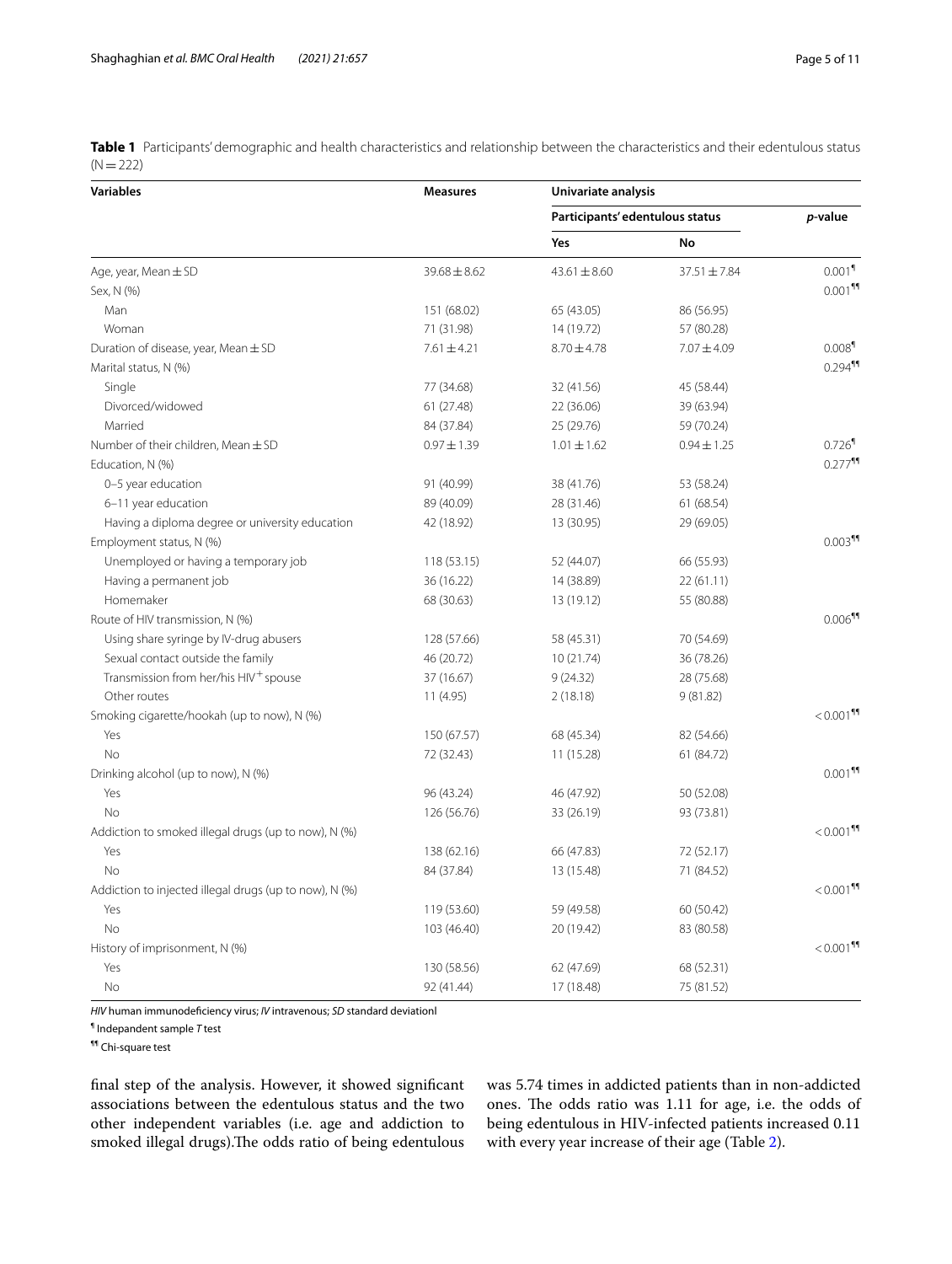## **Relationship between participants' characteristics and their oral heath indices**

Most factors related to participants' edentulous status were related to the indices, as well. The means of DMFT index ( $p < 0.001$ ), PI ( $p < 0.001$ ), and CPI ( $p = 0.002$ ) were higher in men than women. They were significantly higher in those who smoked cigarette/hookah, drank alcohol, and addicted to smoked/injected illegal drugs. Among those infected with HIV by various routes, the means were the highest in IV-drug abusers using share syringe. With increasing the participants' age  $(p < 0.001)$ and duration of disease  $(p=0.001)$ , their DMFT indices increased but the two variables did not signifcantly associate to PI and CPI (Tables [3](#page-6-0) and [4\)](#page-7-0).

## **Multiple linear regression models**

The goodness of fit in multiple linear regression models were checked by using adjusted R square. For the models with DMFT index, PI, and CPI as dependent variables, the adjusted R squares were 0.282, 0.179, and 0.100, respectively. The models showed that considering the confounding factors, we found signifcantly higher scores of DMFT index, PI, and CPI in the patients addicted to smoked illegal drugs than the non-addicted ones (all *p*<0.001). Furthermore, single patients, compared to married ones, had a signifcantly higher DMFT index  $(p=0.008)$  and PI ( $p=0.013$ ). The patients' age was also significantly associated with DMFT index  $(p < 0.001)$ ; with every year increase in patients' age, DMFT index increased by 0.456 (Table [5](#page-7-1)).

## **Discussion**

This cross-sectional study evaluated the oral health status of HIV-infected patients living in Shiraz and factors afecting their status. Although half of the patients had 15 or more missing teeth and about one third of them were edentulous, among them, only about 14% were wearing partial or complete denture. The DMFT score of 50% of participants was more than 21 and all oral heath indices were worse in men, older patients, and those with longer duration of HIV infection. The patients with high risk behaviors such as smokers, alcoholics, addicts, and those

<span id="page-5-0"></span>**Table 2** Logistic regression models with participants' edentulous status as dependent variables  $(N=222)$ 

| Participants' characteristics        | Logistic<br>regression |                     |         |
|--------------------------------------|------------------------|---------------------|---------|
|                                      | ΟR                     | 95%Cl of OR p-value |         |
| Marital status                       |                        |                     |         |
| Addiction to smoked illegal<br>drugs | 5.74                   | $2.70 - 12.18$      | < 0.001 |
| Age                                  | 111                    | $1.06 - 1.16$       | < 0.001 |

with a history of imprisonment had poorer oral health status.

The high DMFT score found in the present study was very similar to that of another Iranian study  $(DMFT=19.8)$  [\[3](#page-9-2)]. The higher DMFT score in HIVinfected patients as compared with that in Iranian general population (DMFT=7.33) [\[15](#page-9-14)] highlighted the severity of dental problems in this group. The mean DMFT score in HIV-infected patients was similarly higher than that in non-infected ones in an Indian study, as well [\[22](#page-10-3)]. In the present study, similar to another Iranian study [\[3](#page-9-2)], the number of missing teeth (mean= $17.10$ ) was more than the number of flled (mean=2.06) and decayed  $(mean=2.71)$  teeth. The high number of missing teeth in the present study as compared to others [[3,](#page-9-2) [8](#page-9-7), [13](#page-9-13), [23](#page-10-4)] might be because of the number of older patients. Furthermore, extraction was reported as most frequent service that HIV-infected patients received because these patients tended to attend emergency dental visits where mainly led to tooth extraction instead of restorative treatments [\[3](#page-9-2)]. Another reason might be the poor oral hygiene among these patients. In the present study, only 45.5% of the dentate patients declared that they brushed their teeth daily. Therefore, to improve the situation, we recommend policymakers to develop and implement educational programs to promote tooth brushing and other preventive modalities among this population. Furthermore, the high number of missing teeth might be because of patients' socioeconomic status, which forced them to decide to extract treatable teeth. Therefore, educational programs are recommended to highlight the importance of preserving teeth and potential consequences of losing natural teeth. In addition, because of patients' socioeconomic status and their fear of rejection by dental providers, dental clinics dedicated to HIV-infected patients, where the patients can be treated at a subsidized cost are needed. A dental clinic in Shiraz and similar clinics in other large cities in Iran are dedicated to HIV-infected patients. The high score of DMFT index and low percentage of patients wearing denture in the present study indicate that the provided services are inadequate or there may be some other barriers preventing these patients from receiving the offered services. Further qualitative research is warranted to explore these barriers from patient's perspective.

Patients' PI in the present study  $(PI=1.11)$  was very similar to that in Indian studies with the same population  $[PI = 1.17 [24] \& 1.40 [25]$  $[PI = 1.17 [24] \& 1.40 [25]$  $[PI = 1.17 [24] \& 1.40 [25]$  $[PI = 1.17 [24] \& 1.40 [25]$  $[PI = 1.17 [24] \& 1.40 [25]$  but a South African study reported a much higher PI  $[PI=2.55 [26]]$  $[PI=2.55 [26]]$  $[PI=2.55 [26]]$ . Using CPI, we found healthy gingiva in about 40% of the patients, but in another Iranian study, only 1.5% of the patients had a healthy periodontium [[3](#page-9-2)]. An Indian study also reported healthy gingiva in 21.2% of HIV-infected patients [[27](#page-10-8)]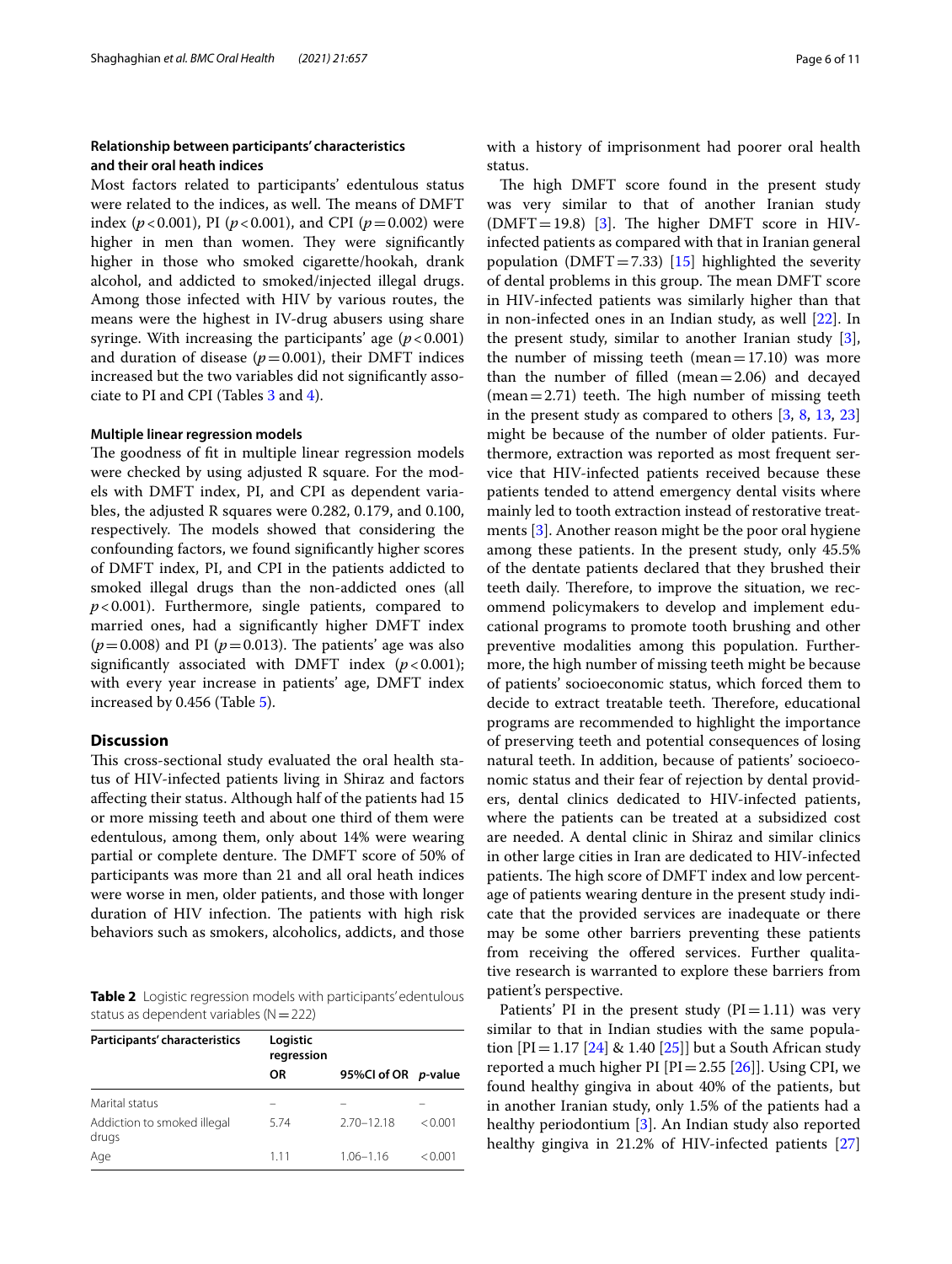## <span id="page-6-0"></span>**Table 3** Relationship between the participants' qualitative characteristics and their oral heath indices ( $N=222$ )

| Participants' characteristics                     | <b>DMFT Index</b>              |                         | <b>Plaque Index</b>           |                         | <b>Community Periodontal</b><br><b>Index</b> |                         |
|---------------------------------------------------|--------------------------------|-------------------------|-------------------------------|-------------------------|----------------------------------------------|-------------------------|
|                                                   | $Mean \pm SD$                  | p-value                 | Mean $\pm$ SD                 | p-value                 | Mean $\pm$ SD                                | p-value                 |
| Sex                                               |                                | $< 0.001$ <sup>9</sup>  |                               | $< 0.001$ <sup>9</sup>  |                                              | $0.002$                 |
| Man                                               | $23.32 \pm 9.85$               |                         | $1.35 \pm 0.79$               |                         | $1.23 \pm 1.07$                              |                         |
| Woman                                             | $15.15 \pm 10.51$              |                         | $0.75 \pm 0.65$               |                         | $0.72 \pm 0.90$                              |                         |
| Marital status*                                   |                                | $0.003$ <sup>11</sup>   |                               | $0.001$ <sup>11</sup>   |                                              | $0.340$ <sup>99</sup>   |
| Single                                            | $23.52 \pm 10.03^a$            |                         | $1.42 \pm 0.75$ <sup>a</sup>  |                         | $1.20 \pm 0.99$                              |                         |
| Divorced/widowed                                  | $21.21 \pm 10.38^{ab}$         |                         | $1.15 \pm 0.82$ <sup>ab</sup> |                         | $1.02 \pm 1.01$                              |                         |
| Married                                           | $17.76 \pm 10.99^{\rm b}$      |                         | $0.85 \pm 0.72^b$             |                         | $0.90 \pm 1.08$                              |                         |
| Education*                                        |                                | $0.001$ <sup>11</sup>   |                               | $0.074$ <sup>11</sup>   |                                              | $0.992$ <sup>11</sup>   |
| $0-5$ year                                        | $23.16 \pm 9.97$ <sup>a</sup>  |                         | $1.22 \pm 0.79$               |                         | $1.06 \pm 0.86$                              |                         |
| $6-11$ year                                       | $20.32 \pm 9.97^{ab}$          |                         | $1.17 \pm 0.74$               |                         | $1.03 \pm 1.14$                              |                         |
| Having a diploma degree or university education   | $15.67 \pm 12.04^b$            |                         | $0.81 \pm 0.84$               |                         | $1.03 \pm 1.12$                              |                         |
| Employment status*                                |                                | $< 0.001$ <sup>11</sup> |                               | $< 0.001$ <sup>99</sup> |                                              | $< 0.001$ <sup>99</sup> |
| Unemployed or having a temporary job              | $23.67 \pm 9.67^a$             |                         | $1.49 \pm 0.71$ <sup>a</sup>  |                         | $1.44 \pm 1.04^a$                            |                         |
| Having a permanent job                            | $20.67 \pm 11.13^a$            |                         | $0.90 \pm 0.83^b$             |                         | $0.54 \pm 0.86^b$                            |                         |
| Homemaker                                         | $15.43 \pm 10.38$ <sup>b</sup> |                         | $0.73 \pm 0.65^{\rm b}$       |                         | $0.73 \pm 0.91^{\rm b}$                      |                         |
| Route of HIV transmission <sup>®</sup>            |                                | $< 0.001$ <sup>99</sup> |                               | $< 0.001$ <sup>11</sup> |                                              | $0.020$ <sup>11</sup>   |
| Using share syringe by IV-drug abusers            | $24.08 \pm 9.42$ <sup>a</sup>  |                         | $1.39 \pm 0.79$ <sup>a</sup>  |                         | $1.27 \pm 1.07$ <sup>a</sup>                 |                         |
| Sexual contact outside the family                 | $16.48 \pm 11.18^{b}$          |                         | $0.93 \pm 0.72^b$             |                         | $0.89 \pm 1.06^{ab}$                         |                         |
| Transmission from her/his HIV <sup>+</sup> spouse | $16.35 \pm 10.42^b$            |                         | $0.86 \pm 0.66^b$             |                         | $0.82 \pm 0.82^{ab}$                         |                         |
| Other routs                                       | $13.82 \pm 10.92^b$            |                         | $0.47 \pm 0.63^b$             |                         | $0.34 \pm 0.71^b$                            |                         |
| Smoking cigarette/hookah (up to now)              |                                | $< 0.001$ <sup>9</sup>  |                               | $< 0.001$ <sup>9</sup>  |                                              | $< 0.001$ <sup>1</sup>  |
| Yes                                               | $23.91 \pm 9.52$               |                         | $1.39 \pm 0.78$               |                         | $1.34 \pm 1.08$                              |                         |
| <b>No</b>                                         | $14.04 \pm 10.11$              |                         | $0.73 \pm 0.64$               |                         | $0.61 \pm 0.80$                              |                         |
| Drinking alcohol (up to now)                      |                                | $0.001$ <sup>1</sup>    |                               | $0.017$ <sup>1</sup>    |                                              | $0.001$ <sup>1</sup>    |
| Yes                                               | $23.36 \pm 10.13$              |                         | $1.32 \pm 0.76$               |                         | $1.42 \pm 1.11$                              |                         |
| <b>No</b>                                         | $18.68 \pm 10.79$              |                         | $0.99 \pm 0.78$               |                         | $0.82 \pm 0.93$                              |                         |
| Addiction to smoked illegal drugs (up to now)     |                                | $< 0.001$ <sup>9</sup>  |                               | $< 0.001$ <sup>9</sup>  |                                              | $< 0.001$ <sup>9</sup>  |
| Yes                                               | $24.14 \pm 9.63$               |                         | $1.43 \pm 0.79$               |                         | $1.36 \pm 1.06$                              |                         |
| <b>No</b>                                         | $15.06 \pm 10.11$              |                         | $0.79 \pm 0.66$               |                         | $0.69 \pm 0.89$                              |                         |
| Addiction to injected illegal drugs (up to now)   |                                | $< 0.001$ <sup>9</sup>  |                               | < 0.001                 |                                              | $< 0.001$ <sup>1</sup>  |
| Yes                                               | 24.76±9.39                     |                         | $1.48 \pm 0.81$               |                         | $1.42 \pm 1.11$                              |                         |
| <b>No</b>                                         | $16.03 \pm 10.33$              |                         | $0.85 \pm 0.66$               |                         | $0.75 \pm 0.88$                              |                         |
| History of imprisonment,                          |                                | $< 0.001$ <sup>9</sup>  |                               | $< 0.001$ <sup>1</sup>  |                                              | $0.001$ <sup>1</sup>    |
| Yes                                               | $24.43 \pm 9.39$               |                         | $1.42 \pm 0.76$               |                         | $1.32 \pm 1.10$                              |                         |
| No                                                | 15.44 ± 10.36                  |                         | $0.83 \pm 0.71$               |                         | $0.76 \pm 0.90$                              |                         |

*DMFT* decayed, missing, and flled teeth; *HIV* human immunodefciency virus; *IV* intravenous

¶ Indepandent sample T test

¶¶ One way ANOVA

**\*** Diferent letters show statistically signifcant diferences

while in two other Indian studies, only 2% [[13](#page-9-13)] and 0.8%  $[22]$  $[22]$  of the patients had healthy gingiva. The discrepancy in fndings of these studies might be the result of the participants' oral hygiene because a signifcant association was confrmed between oral hygiene habits and periodontal status in HIV-infected patients [[26\]](#page-10-7). In a study conducted in Brazil, 85% of the HIV-infected patients cleaned their teeth once a day and about 84% of them had healthy gingiva [\[28](#page-10-9)]. Overall, researchers found poorer periodontal status in patients with HIV as compared to non-HIV patients [\[22\]](#page-10-3). Periodontal problems might be the frst sign of HIV infection in oral cavity because immune suppression could create the change in oral tissue and micro fora that could lead to periodontal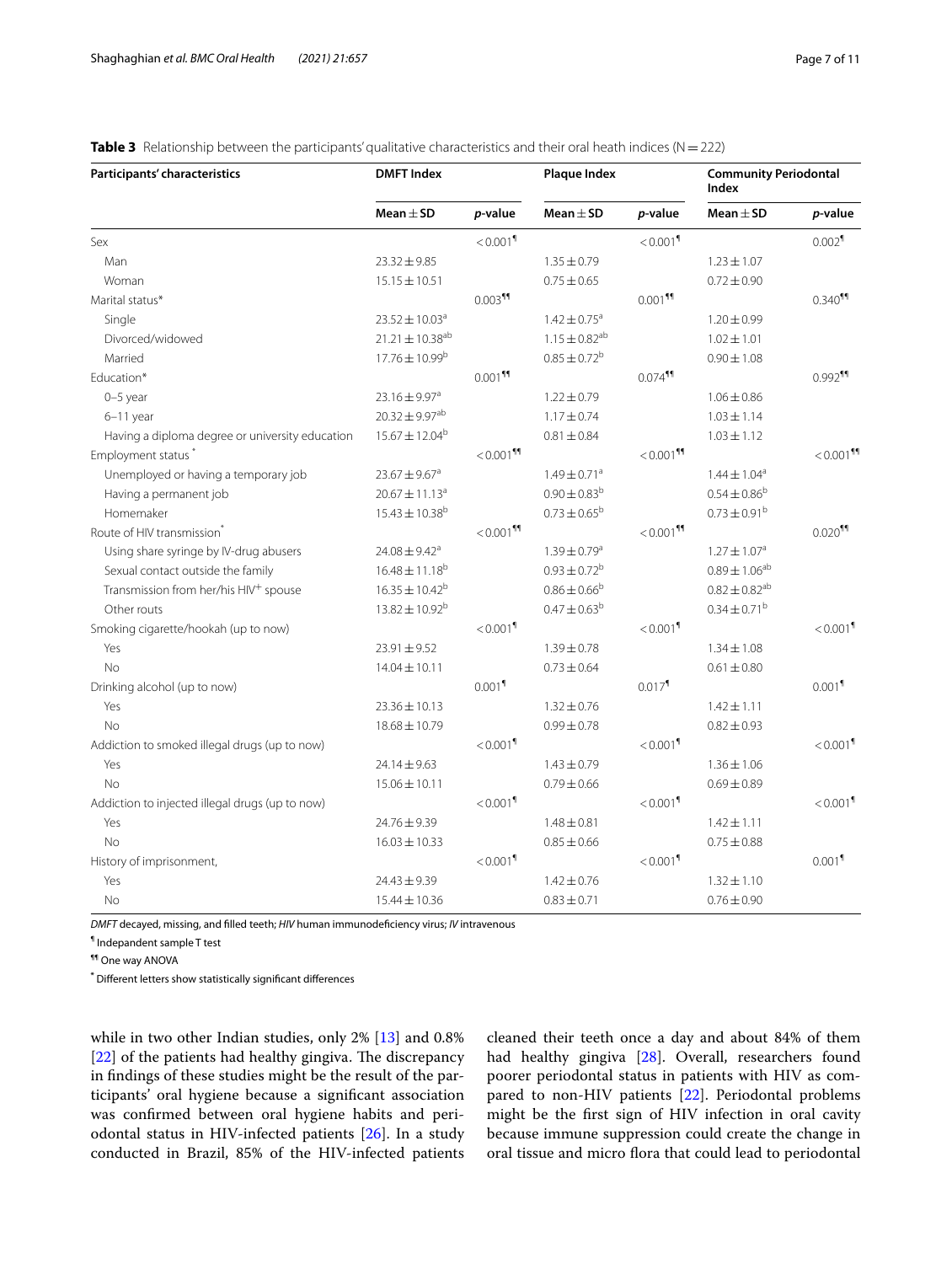| Participants' characteristics |       | <b>DMFT</b> Index |          | Plaque Index    |          | <b>Community Periodontal</b><br>Index |  |
|-------------------------------|-------|-------------------|----------|-----------------|----------|---------------------------------------|--|
|                               |       | <i>p</i> -value   |          | <i>p</i> -value |          | <i>p</i> -value                       |  |
| Age                           | 0.389 | < 0.001           | 0.083    | 0.326           | $-0.008$ | 0.926                                 |  |
| Duration of disease           | 0.231 | 0.001             | 0.069    | 0.415           | 0.149    | 0.075                                 |  |
| Number of children            | 0.004 | 0.957             | $-0.178$ | 0.034           | $-0.151$ | 0.072                                 |  |

<span id="page-7-0"></span>**Table 4** Relationship between the participants' quantitative characteristics and their oral heath indices ( $N=222$ )

*DMFT* decayed, missing, and flled teeth

*r* Pearson Correlation

<span id="page-7-1"></span>**Table 5** Multiple linear regression models with participants' oral heath indices (DMFT index, plaque index, and community periodontal index) as dependent variables ( $N=222$ )

| Participants' characteristics     | <b>DMFT</b> Index |                 | Plaque index    |                 | Community<br><b>Periodontal Index</b> |         |
|-----------------------------------|-------------------|-----------------|-----------------|-----------------|---------------------------------------|---------|
|                                   | В                 | <i>p</i> -value | B               | <i>p</i> -value | В                                     | p-value |
| Marital status                    |                   |                 |                 |                 |                                       |         |
| Single                            | 4.077             | 0.008           | 0.381           | 0.013           | 0.031                                 | 0.885   |
| Divorced/widowed                  | 2.353             | 0.124           | 0.276           | 0.064           | 0.111                                 | 0.591   |
| Married                           | Reference Group   |                 | Reference Group |                 | Reference Group                       |         |
| Addiction to smoked illegal drugs | 7.135             | < 0.001         | 0.539           | < 0.001         | 0.679                                 | < 0.001 |
| Age                               | 0.456             | < 0.001         | 0.007           | 0.359           | $-0.005$                              | 0.645   |

*DMFT* decayed, missing, and flled teeth

*B* regression coefficient

disease. Side efects of the drugs used for the patients, poor oral hygiene, and smoking could also deteriorate the periodontal status [\[27\]](#page-10-8). Therefore, practical guidelines should be established for improving home care of these patients. Regular periodontal check-ups, early and appropriate treatment of periodontal disease, and smoking cessation programs should also be facilitated for them through public clinics.

All oral heath indices evaluated in the present study were worse in men than women. Another Iranian study also found that missing teeth was more prevalent in male individuals than female ones. However, after controlling the confounding factors such as smoking, the researchers could not fnd the association between sex and missing tooth  $[29]$  $[29]$ . Therefore, poor oral health indices in men might be the efects of other health behaviors such as smoking, which was more prevalent in men. In the present study, similar to other studies [[8,](#page-9-7) [23](#page-10-4)], by increasing the participants' age, their DMFT indices increased. The odds of being edentulous increased 0.11 with every year that the patients' age increased. Older HIV-infected patients sufered from more comorbidities than younger ones and patients with comorbidities had higher DMFT indices [[8](#page-9-7)]. Poor oral health indices in older patients could also be explained by more dental extractions due to caries, and periodontal diseases  $[29]$  $[29]$ . Therefore, we should consider male and older patients as vulnerable groups, and implement more intensive preventive measures for the groups.

The present study showed a significant association between some oral health indices and indicators of socioeconomic status. For example, similar to other studies [[3,](#page-9-2) [9,](#page-9-9) [30](#page-10-11)], we found unemployed patients or those with a temporary job to have the worst oral health indices. Patients with permanent job had more income and more access to dental services. They might have dental insurance; therefore, they were more likely to use dental care services including dental check-ups regularly [[31\]](#page-10-12). We also found a signifcant association between patient's education and some of oral health indices, which is similar to other reports [[9,](#page-9-9) [23\]](#page-10-4). Less educated people may experience poor oral health because of lack of knowledge about oral hygiene [\[32,](#page-10-13) [33](#page-10-14)]. In the present study and other studies [[3](#page-9-2), [9\]](#page-9-9), oral health indices were signifcantly associated with patients' marital status too. The relationship between the oral health indices and socioeconomic factors emphasized on the fact that high cost of oral health care services was one of the most important factors that limited the utilization of dental services among HIVinfected patients. Providing appropriate health insurance and essential facilities for these patients is an efective intervention in promoting their oral health status.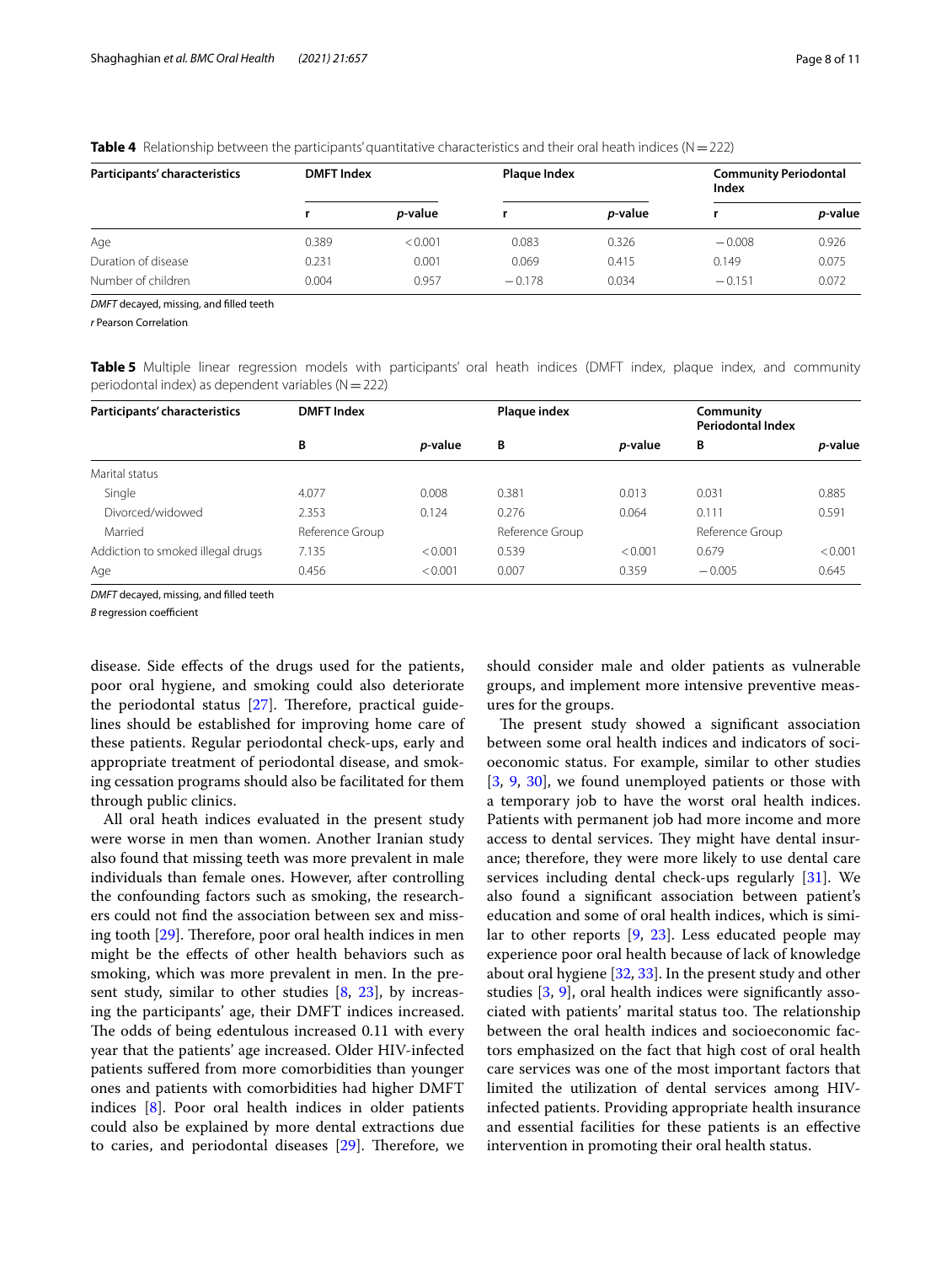In the present study, the patients' oral health indices were signifcantly associated to factors related to HIV infection including duration of HIV infection and route of HIV transmission. In the present study, similar to another study [[23\]](#page-10-4), oral health status was worse in patients sufering from HIV infection for a longer period. Likewise, more unmet dental needs [\[18](#page-9-17)] and more prosthetic need [[30](#page-10-11)] were found in HIV-infected patients with more years since being diagnosed. Other studies also showed the association between poor oral health indices in the patients and other related factors of HIV infection, i.e. high viral load [[34](#page-10-15)] and advanced stages of HIV infection  $[3]$  $[3]$ . The results indicated that better oral health was dependent on better HIV control and confrmed the association between general and oral health. Therefore, to promote the patients' oral health, policymakers should design programs for better control of their HIV infection. Moreover, comparing those infected with HIV by various routes, we found the poorest oral health indices in IV-drug abusers using share syringe. Other studies also showed a signifcant association between route of HIV transmission and some oral health indices such as number of missing teeth  $[23]$  $[23]$  and DMFT index  $[9]$  $[9]$  $[9]$ . The result highlights the importance of establishing educational and supportive programs for IV-drug abusers.

In the present study, similar to other studies [[9,](#page-9-9) [29](#page-10-10), [30\]](#page-10-11), patients' oral health indices were signifcantly worse in those who smoked cigarette/hookah than in the nonsmokers. This might be because of low PH  $[35]$  $[35]$  and inadequate buffering capacity of smokers' saliva [\[36](#page-10-17)]. Compared with non- alcoholic patients, alcoholic ones, in the present study and other studies  $[1, 37]$  $[1, 37]$  $[1, 37]$  $[1, 37]$ , had worse oral health indices. Gupta and coworkers [\[38\]](#page-10-19) showed lower salivary flow rate and PH in alcoholics than nonalcoholics, which could be the reason for their poor oral health. Similar to Santo and coworkers' study [[30](#page-10-11)], we also found worse oral health indices in patients addicted to smoked/injected illegal drugs. The odds ratio of being edentulous was 5.74 times in addicted patients than in non-addicted ones. The result was predictable because previous studies showed serious oral health problems including generalized dental caries, periodontal diseases, and tooth loss in drug abused individuals who were not infected by HIV [[39\]](#page-10-20). In the present study, the oral health indices were also worse in patients with a history of imprisonment, which was similar to what Vainionpää and coworkers reported. They found poor oral health status in prisoners so that 80% of them had the need for restorative treatment. In their study, the mean DMFT score of prisoners was 17 and no one had healthy periodontium [[40\]](#page-10-21). Prisoners had harmful oral health-related behaviors [[40\]](#page-10-21), which leaded to poor oral health [\[41](#page-10-22)]. They also had high level of unmet dental need because of physical, fnancial, or cultural barriers to dental care  $[41]$  $[41]$ . Their personal knowledge, attitude, and behavior regarding seeking and maintaining oral health could also aggravate the problem  $y(41)$  $y(41)$  $y(41)$ . Therefore, we recommend policymakers to consider prisoners or persons with a history of imprisonment as a vulnerable group. To meet the unmet needs of vulnerable groups such as cigarette smokers, alcoholics, drug addicts, and prisoners, policymakers should establish health promotion programs.

Although we tried our best to conduct a well-designed study, some limitations need to be acknowledged. First, the study was cross-sectional so all limitations of this type of study should be considered. The most important was about the casual inferences between the variables, which was questionable. Therefore, to determine factors afecting oral health status of HIV-infected patients accurately, a prospective cohort study would be more appropriate. The second limitation was selection of participants from a single VCT center, which was the only referral center for HIV-infected patients in Shiraz. It was a national requirement that all HIV-infected patients were referred to a VCT center but some patients did not comply to attend the center; therefore, we did not have access to them. It is possible that patients refusing regular follow-up care experienced worse health status than those being under the care. Therefore, the oral health status of all HIV-infected patients in Shiraz might be worse than what we report. For better evaluation, a communitybased study is recommended. Finally, patients with HIV generally have other comorbidities such as diabetes mellitus that can be confounding for oral health outcomes. Therefore, to evaluate factors affecting oral health status of this population accurately, other comorbidities should also be considered in the future studies.

## **Conclusions**

The oral health status of HIV-infected patients was not satisfactory. The mean missing and decayed teeth scores, periodontal condition, and prosthetic needs demonstrated a high level of unmet need in this population. Therefore, dental services should be provided free of charge or with subsidies to HIV-infected patients to reduce their unmet dental needs. In addition, efective collaboration between medical and dental professionals is essential for improvement of oral health outcomes since good oral health was found to be associated with proper control of the disease among patients with HIV. Poor dental cleanness and periodontal status in the patients of the present study, that confrmed by PI and CPI, and low frequency of tooth brushing highlighted the importance of preventive dental measures in any oral health policies. The measures consist of oral health education about proper tooth brushing and flossing methods,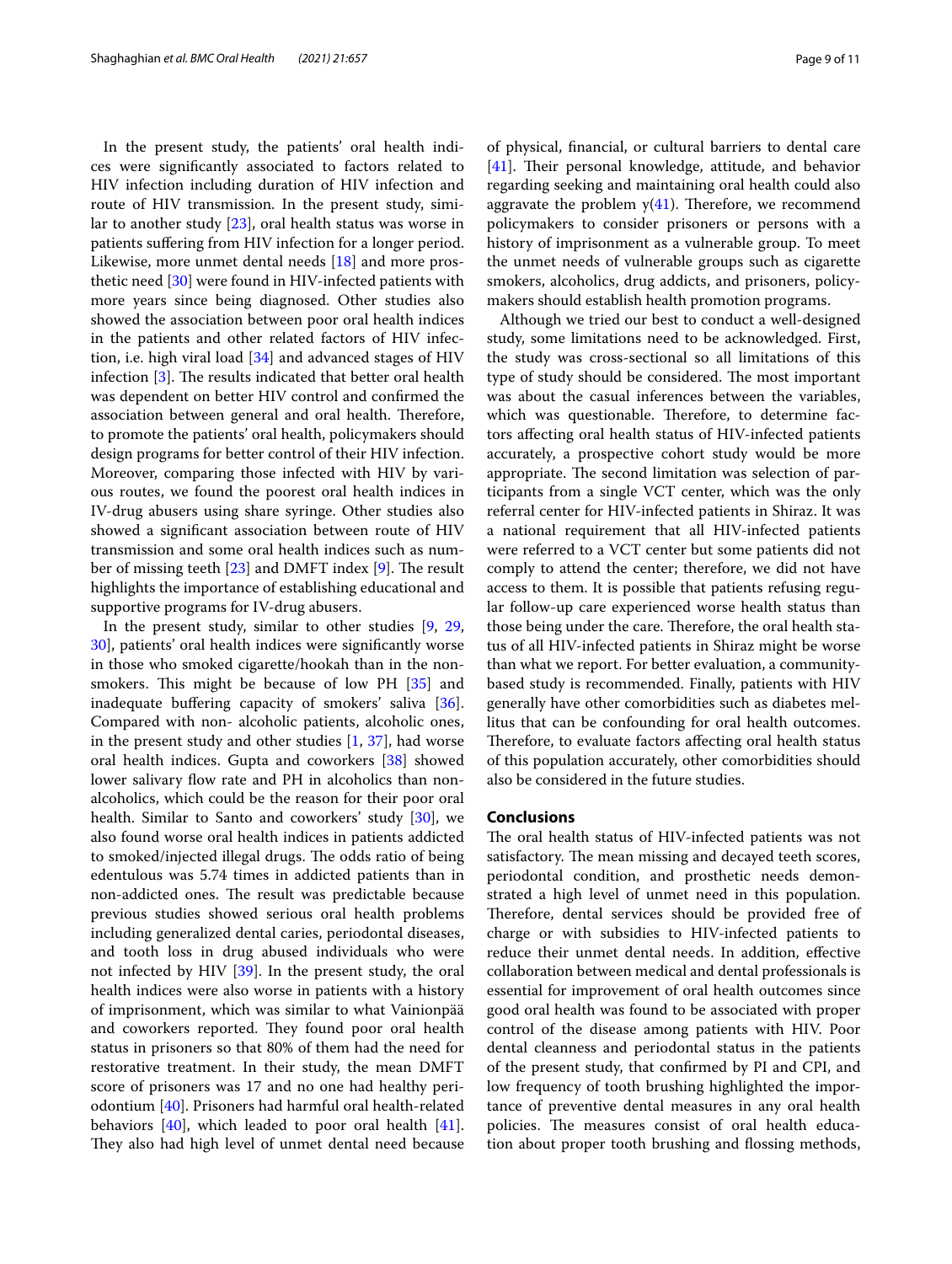regular dental check-ups, and interventional programs for decreasing high risk behaviors. Oral health indices were worse in men, especially older ones, and those with longer duration of HIV infection and high risk behaviors such as cigarette smokers, alcoholics, and illegal drug addicts. Therefore, more intensive preventive programs are necessary for these vulnerable groups.

#### **Abbreviations**

HIV: Human immunodefciency virus; AIDS: Acquired immunodefciency syndrome; DMFT: Decayed, missing, and flled tooth; PI: Plaque index; CPI: Community periodontal index; VCT: Voluntary counseling and testing; WHO: World Health Organization; ANOVA: Analysis of variance.

#### **Acknowledgements**

The Vice Chancellery for Research Afairs of Shiraz University of Medical Sciences supported this study (Grant No≠8096)**.** The authors would like to thank the Vice Chancellery, the Shiraz VCT center staff for their collaboration in data [collection](#page-1-0), and the patients who agreed to participate in this study.

#### **Authors' contributions**

SSh participated in study design, data collection and analysis, and writing the frst and fnal draft of the manuscript. MH participated in [data collection](#page-1-0) and cooperated in manuscript writing. MA participated in study design and contributed to manuscript writing. FR participated in [data collection](#page-1-0) and cooperated in manuscript writing. All authors read and approved the fnal manuscript.

#### **Funding**

The Vice Chancellery for Research Affairs of Shiraz University of Medical Sciences supported this study (Grant No≠8096).

#### **Availability of data and materials**

The datasets during the current study are not publicly available due to confdentiality of the patients' data, but they will be available upon editorial reasonable request**.**

#### **Declarations**

#### **Ethics approval and consent to participate**

All stages of the investigation were conducted in accordance with the principles of the Helsinki Declaration. The Research Ethics Committee of Shiraz University of Medical Sciences reviewed and approved the study protocol (≠IR. SUMS.REC.1394.S863, the date of ethical approval: 16 November 2018). Ethical considerations were considered during each step of the research process. Informed consent was obtained from all patients. The patients' identity was kept anonymous for all members of the research team as the information was recorded based on their code in the HIV/AIDS national software.

#### **Consent for publication**

Not applicable.

#### **Competing interests**

The authors declare that they have no competing interests.

#### **Author details**

<sup>1</sup> Communicable Diseases Unit, Shohada-e-Enghelab Health Center, Shiraz University of Medical Science, Sibooye Boulevard, P. O. Box: 7164788363, Shiraz, Iran. <sup>2</sup> Shiraz HIV/AIDS Research Center, Institute of Research, Shiraz University of Medical Science, Shiraz, Iran. <sup>3</sup>Voluntary Counseling and Testing Center, Shiraz University of Medical Science, Shiraz, Iran. 4 School of Dentistry, Faculty of Medicine and Dentistry, University of Alberta, Edmonton, Canada. 5 Oral and Dental Disease Research Center, Department of Oral and Maxillofacial Medicine, School of Dentistry, Shiraz University of Medical Sciences, Shiraz, Iran.

Received: 7 July 2021 Accepted: 1 December 2021<br>Published online: 18 December 2021

#### **References**

- <span id="page-9-0"></span>1. Soares GB, Garbin CA, Rovida TA, Garbin AJ. Oral health associated with quality of life of people living with HIV/AIDS in Brazil. Health Qual Life Outcomes. 2014;12:28. [https://doi.org/10.1186/1477-7525-12-28.PMID:](https://doi.org/10.1186/1477-7525-12-28.PMID:24581005;PMCID:PMC3942772) [24581005;PMCID:PMC3942772](https://doi.org/10.1186/1477-7525-12-28.PMID:24581005;PMCID:PMC3942772).
- <span id="page-9-1"></span>2. Global AIDS Update 2019-Communities at the Centre. [https://www.](https://www.unaids.org) [unaids.org.](https://www.unaids.org) Accessed 21 April 2021.
- <span id="page-9-2"></span>Mohraz M, Amanpour S, Alirezaie S, Bahari Bandari A, Mafi S. Oral health status and barriers to health care access in Iranian HIV positive patients. Oral Health Dental Sci. 2019;3(2):1–5. [https://doi.org/10.33425/2639-9490.](https://doi.org/10.33425/2639-9490.1045) [1045](https://doi.org/10.33425/2639-9490.1045).
- <span id="page-9-3"></span>4. Ministry of Health and Medical Education of Iran. [http://port.health.gov.](http://port.health.gov.ir/mfdc/hiv/default.aspx) [ir/mfdc/hiv/default.aspx.](http://port.health.gov.ir/mfdc/hiv/default.aspx) Accessed 21 April 2021.
- <span id="page-9-4"></span>5. Global AIDS Update 2019-Communities at the Centre. [https://www.](https://www.unaids.org/en/regionscountries/countries/islamicrepublicofiran) [unaids.org/en/regionscountries/countries/islamicrepublicofran](https://www.unaids.org/en/regionscountries/countries/islamicrepublicofiran). Accessed 21 April 2021.
- <span id="page-9-5"></span>6. Quinn TC. HIV epidemiology and the effects of antiviral therapy on longterm consequences. AIDS. 2008;22(Suppl 3):S7-12. https://doi.org/10 [1097/01.aids.0000327510.68503.e8.PMID:18845925;PMCID:PMC2753265.](https://doi.org/10.1097/01.aids.0000327510.68503.e8.PMID:18845925;PMCID:PMC2753265)
- <span id="page-9-6"></span>7. Aškinytė D, Matulionytė R, Rimkevičius A. Oral manifestations of HIV disease: a review. Stomatologija. 2015;17(1):21–8 (**PMID: 26183854**).
- <span id="page-9-7"></span>8. da Costa VV, Lins L, Sarmento VA, Netto EM, Brites C. Oral health and health-related quality of life in HIV patients. BMC Oral Health. 2018;18(1):151. [https://doi.org/10.1186/s12903-018-0605-4.PMID:30157](https://doi.org/10.1186/s12903-018-0605-4.PMID:30157834;PMCID:PMC6116554) [834;PMCID:PMC6116554.](https://doi.org/10.1186/s12903-018-0605-4.PMID:30157834;PMCID:PMC6116554)
- <span id="page-9-9"></span>9. Soares GB, Garbin CA, Moimaz SA, Garbin AJ. Oral health status of people living with HIV/AIDS attending a specialized service in Brazil. Spec Care Dent. 2014;34(4):176–84. <https://doi.org/10.1111/scd.12056>.
- <span id="page-9-10"></span>10. Rovaris NS, Galato D, Schuelter-Trevisol F, da Silva J, Linhar Lda S, Nickel DA, et al. Oral health status and its impact on the quality of life of children and adolescents living with HIV-1. BMC Res Notes. 2014;7:478. [https://doi.](https://doi.org/10.1186/1756-0500-7-478.PMID:25069518;PMCID:PMC4118649) [org/10.1186/1756-0500-7-478.PMID:25069518;PMCID:PMC4118649](https://doi.org/10.1186/1756-0500-7-478.PMID:25069518;PMCID:PMC4118649).
- <span id="page-9-11"></span>11. Rungsiyanont S, Vacharotayangul P, Lam-Ubol A, Ananworanich J, Phanuphak P, Phanuphak N. Perceived dental needs and attitudes toward dental treatments in HIV-infected Thais. AIDS Care. 2012;24(12):1584–90. <https://doi.org/10.1080/09540121.2012.663884>.
- <span id="page-9-12"></span>12. Lam-Ubol A, Rungsiyanont S, Vacharotayangul P, Sappayatosok K, Chankanka O. Oral manifestations, salivary flow rates and Candida species in Thai HIV-infected patients. J Clin Exp Dent. 2019;11(2):e138–45. [https://](https://doi.org/10.4317/jced.55384.PMID:30805118;PMCID:PMC6383906) [doi.org/10.4317/jced.55384.PMID:30805118;PMCID:PMC6383906.](https://doi.org/10.4317/jced.55384.PMID:30805118;PMCID:PMC6383906)
- <span id="page-9-13"></span>13. Chaudhary P, Manral K, Gupta R, Bengani AKS, Chauhan BI, Arora D. Oral health status and treatment needs among HIV/AIDS patients attending antiretroviral therapy center in Western India: A cross-sectional study. J Family Med Prim Care. 2020;9(7):3722–8. [https://doi.org/10.4103/jfmpc.](https://doi.org/10.4103/jfmpc.jfmpc_411_20.PMID:33102357;PMCID:PMC7567282) [jfmpc\\_411\\_20.PMID:33102357;PMCID:PMC7567282.](https://doi.org/10.4103/jfmpc.jfmpc_411_20.PMID:33102357;PMCID:PMC7567282)
- <span id="page-9-8"></span>14. Kikuchi K, Yasuoka J, Tuot S, Okawa S, Yem S, Chhoun P, et al. Dental caries in association with viral load in children living with HIV in Phnom Penh, Cambodia: a cross-sectional study. BMC Oral Health. 2021;21(1):159. [https://doi.org/10.1186/s12903-021-01441-2.PMID:33765997;PMCID:](https://doi.org/10.1186/s12903-021-01441-2.PMID:33765997;PMCID:PMC7995569) [PMC7995569](https://doi.org/10.1186/s12903-021-01441-2.PMID:33765997;PMCID:PMC7995569).
- <span id="page-9-14"></span>15. Moradi G, Mohamadi Bolbanabad A, Moinafshar A, Adabi H, Sharaf M, Zareie B. Evaluation of oral health status based on the decayed, missing and flled teeth (DMFT) Index. Iran J Public Health. 2019;48(11):2050–7.
- <span id="page-9-15"></span>16. Leao JC, Ribeiro CM, Carvalho AA, Frezzini C, Porter S. Oral complications of HIV disease. Clinics (Sao Paulo). 2009;64(5):459–70. [https://doi.org/10.](https://doi.org/10.1590/s1807-59322009000500014.PMID:19488613;PMCID:PMC2694251) [1590/s1807-59322009000500014.PMID:19488613;PMCID:PMC2694251.](https://doi.org/10.1590/s1807-59322009000500014.PMID:19488613;PMCID:PMC2694251)
- <span id="page-9-16"></span>17. Fox JE, Tobias CR, Bachman SS, Reznik DA, Rajabiun S, Verdecias N. Increasing access to oral health care for people living with HIV/AIDS in the U.S.: baseline evaluation results of the Innovations in Oral Health Care Initiative. Public Health Rep. 2012;127(Suppl 2):5–16. [https://doi.org/10.](https://doi.org/10.1177/00333549121270S203) [1177/00333549121270S203.](https://doi.org/10.1177/00333549121270S203)
- <span id="page-9-17"></span>18. Jeanty Y, Cardenas G, Fox JE, Pereyra M, Diaz C, Bednarsh H, et al. Correlates of unmet dental care need among HIV-positive people since being diagnosed with HIV. Public Health Rep. 2012;127(Suppl 2):17–24. [https://](https://doi.org/10.1177/00333549121270S204.PMID:22547873;PMCID:PMC3314389) [doi.org/10.1177/00333549121270S204.PMID:22547873;PMCID:PMC33](https://doi.org/10.1177/00333549121270S204.PMID:22547873;PMCID:PMC3314389) [14389](https://doi.org/10.1177/00333549121270S204.PMID:22547873;PMCID:PMC3314389).